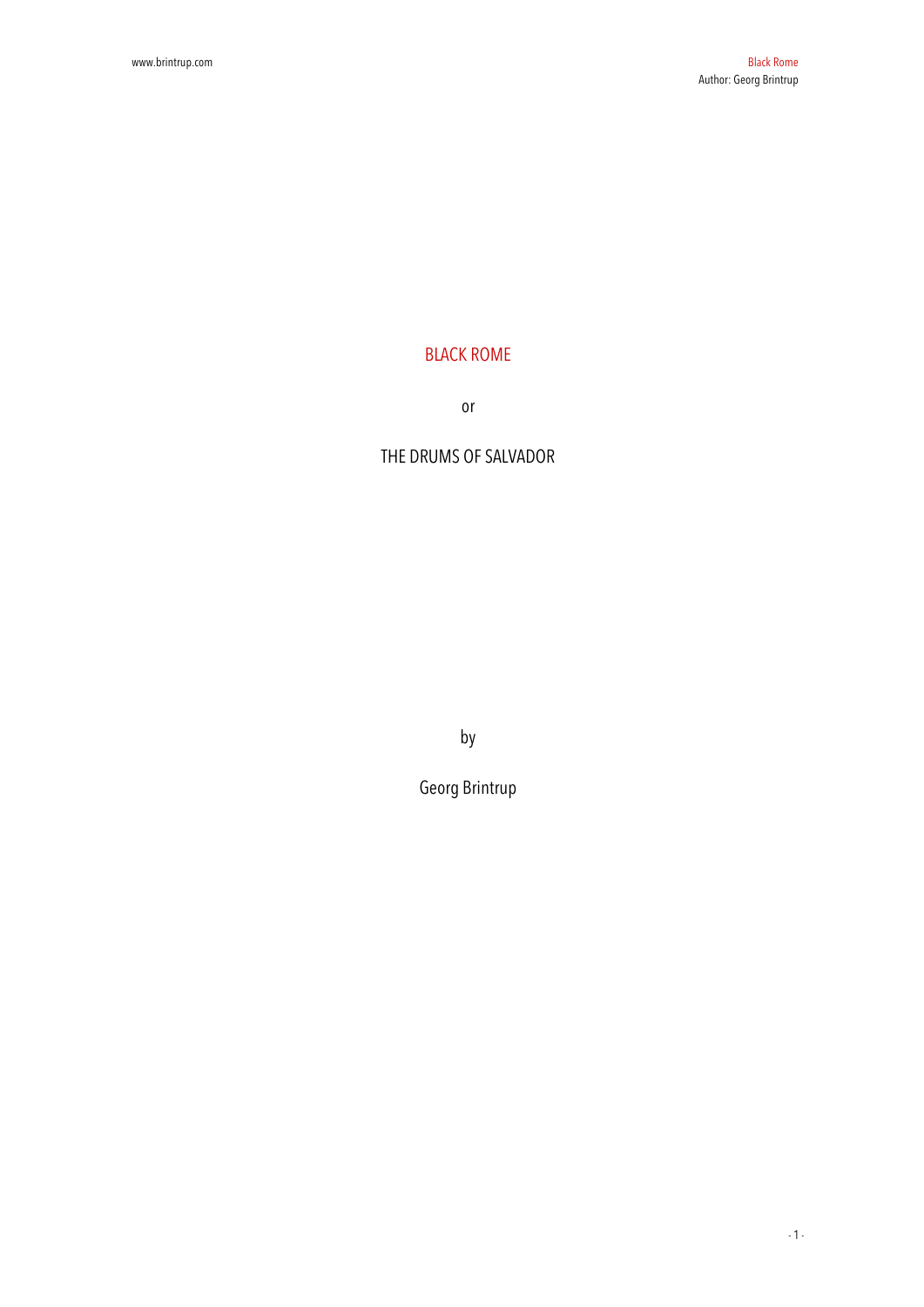## BLACK ROME or THE DRUMS OF SALVADOR

At the dawn of civilization, when man started to think and when the spirit entered the world like the beat of a drum, chaos was transformed into the cosmos. Existence took on a meaning. With the irruption of the spirit, something new entered the world. All things changed in essence because they took on a meaning, a significance. The irruption of the spirit was the most monstrous of all natural catastrophes.

In the beginning, man felt this spirit, heard this interior voice come from outside of himself and attributed it to the Gods. The first relationship with the spirit, therefore, was obedience. This word derives from the Latin "audire" (to listen) man listened attentively. Later, man's existence split in half, man divided himself. From that moment on, however, he never stopped trying to reconstruct his former wholeness, to reunite thus finding inner peace and harmony. To this end, music was the most effective means.

The drum is one of the oldest instruments of mankind. In a certain sense, it symbolizes the unity of the male and female principles. Some say that the case is the female part which, in fact, receives, plays and delivers the sound. The male membrane, on the other hand, strikes and penetrates, creating sound. The female part gives birth to sound, gives it soul, color, while the male principle adds the fabric, the material, the impulse for sound. Together the membrane and case form a unity. In virtue of these principles, the drum has had a particular role in all primitive religions.

The documentary "Roma Negra" does not aim to present music as a well-packaged product through virtuosities to be consumed effortlessly. Instead, the film attempts to present music as the means that ancient man used to (re) find himself, actively living and experimenting music. Set against the colorful, lively background of the musical life of Salvador da Bahia in Brazil, the film intends to show how today man still tries, through music, to come to an agreement with his lost wholeness, to retake possession, re-unite himself, finding peace and harmony. Re-tie, religion from the Latin "re-ligere", the exact original meaning. This curative function demonstrates the religious origin of music.

La Cidade do Sao Salvador da Bahia de Todos os Santos - the complete name of Salvador - was the capital of Brazil from 1549 for a few centuries. Today it is still the cultural capital of Brazil. Salvador is also known as "Roma Negra" because its population is more than 80% black or mulattos. There are 365 Christian churches in Salvador which peacefully co-exist with 2000 places of worship of West Africa religions. In recent times, the treatment and development of primitive African rhythms - especially drum rhythms and rhythms of other percussion instruments - has become the basis and foundation of many musical movements. The best known are the Samba and the Bossanova.

The Afro-Brazilian religions are mistakenly taken as syncretical cults. This interpretation is due to the fact that Christian elements were seen fused with African ones. However, these religions have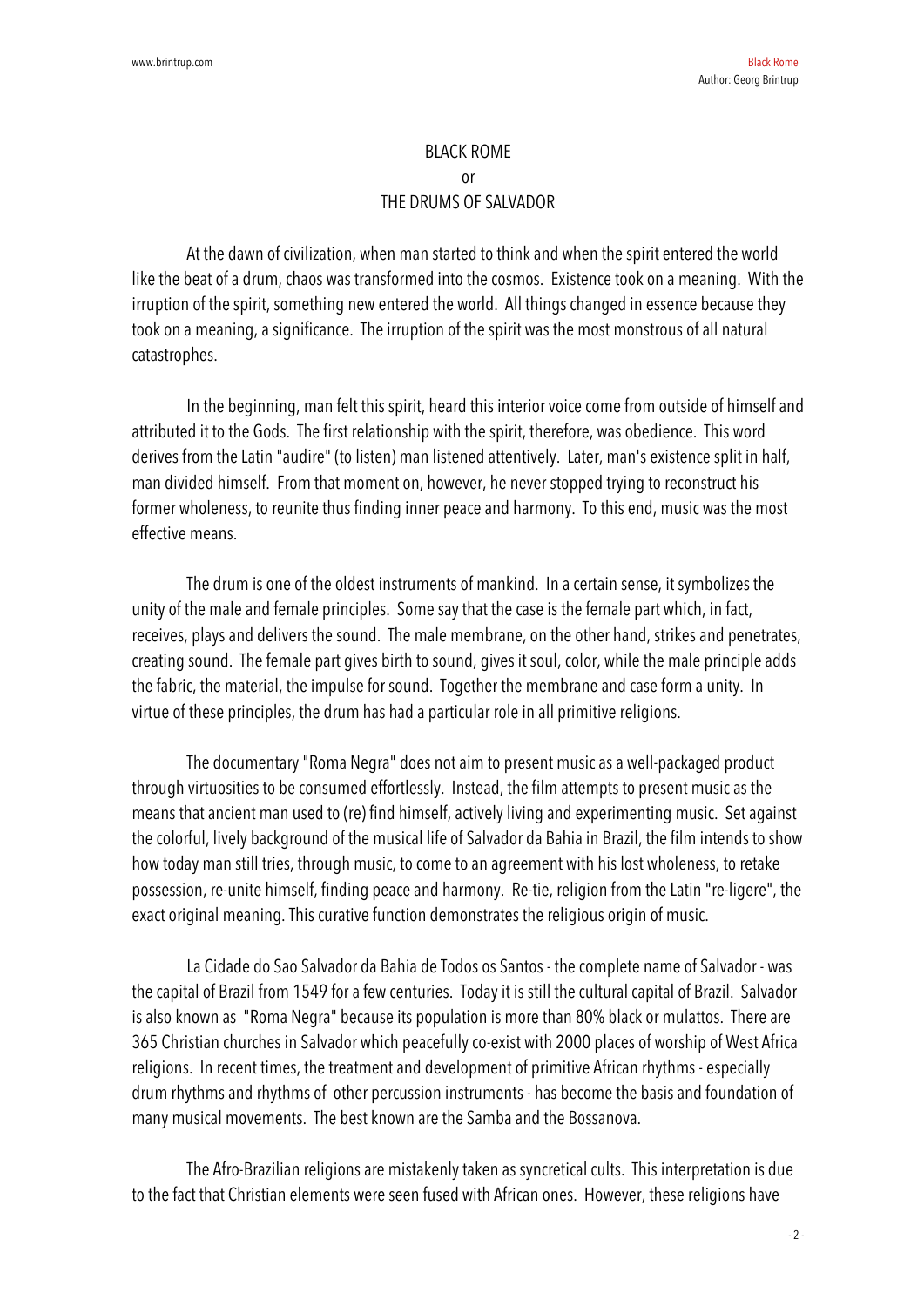never mixed. This phenomenon can be seen as a two-sided coin: on one side orixà (An African God/Saint) while on the other a Catholic Saint. The two saints have taken on the same identity. It is a coin which can be turned over at will, depending on the situation. Catholicism's contact with various forms of candomblè only provoked a superficial linguistic renaming, or parification, which had no influence on the contents.

The Afro-Brazilian candomblé is a cult handed down by word of mouth. Candomblé has strongly influenced the literature, traditional music, art and Mardi Gras of Brazil, but above all Salvador. Candomblé music should be interpreted on the basis of its ritual content. No drumbeat or movement is accidental. It is all a part of an elaborate choreography. For an inexperienced observer, the scenario is confusing and chaotic and, for this reason, there have been many incorrect interpretations, resulting in the refusal and alienation of African cultural values.

The documentary "Roma Negra" will reveal the complicated order of the cult, from a musical rhythmical point of view. A fundamental part is given to the three drums: Rum, Rumpi and Lé. The first drum wakes up the people, the second makes them completely clear-headed and the third invokes the Orixàs (the Gods, the "Santos"). As in the Catholic church, the saints are dead. They are called forth by the beat of the drums: the dead rise up from the earth. And so the drums re-tie the earth to the other world, the world of the Gods, of the forefathers. That world will bring relief and take care of the earthly problems. The magic of drums finds company in the profane ecstasy of Mardi Gras.

We Europeans feel rhythm through our sense of hearing whereas the Afro-Brazilians feel it through movement. A genuine "ecstasy".

The musical documentary "Roma-Negra" introduces a group of dancer-percussionists from Salvador who, through dance and drum rhythms, tells the story of Brazil. A story which today is interpreted differently. For example, it is a known fact that the Portuguese knew of Brazil's existence and geographical location before its official discovery. For political and power reasons, they were forced to keep this knowledge to themselves, almost a state secret. When the official discovery was announced - exactly 500 years later - the world took little notice of this important event.

The story of the colonization of Brazil which followed is a story of greed - an endless desire of wanting and possessing. Greed leads to quick ruin - greed - as the group of dancers/drummers shows us - swallows up everything and, in the end, even itself. For this reason, Portugal and Spain, who had accumulated huge fortunes thanks to the importation of gold, grew poorer and poorer at an amazing speed. The Portuguese and Spanish conquerors were adventurers, gamblers, reckless, fantastic, undisciplined, squanderers, irresponsible, and above all, insatiable. They did not think about what could happen in the future. They had no need for security, contrary to the inhabitants of North America where the first colonists were not thieves but pious men who wanted to create a kingdom of God on earth. Security (read: land, family, etc.) had always been the most important thing for them. The greed of the Portuguese and Spanish led to their extinction while in North America the will to destroy others in order to protect their own security grew stronger.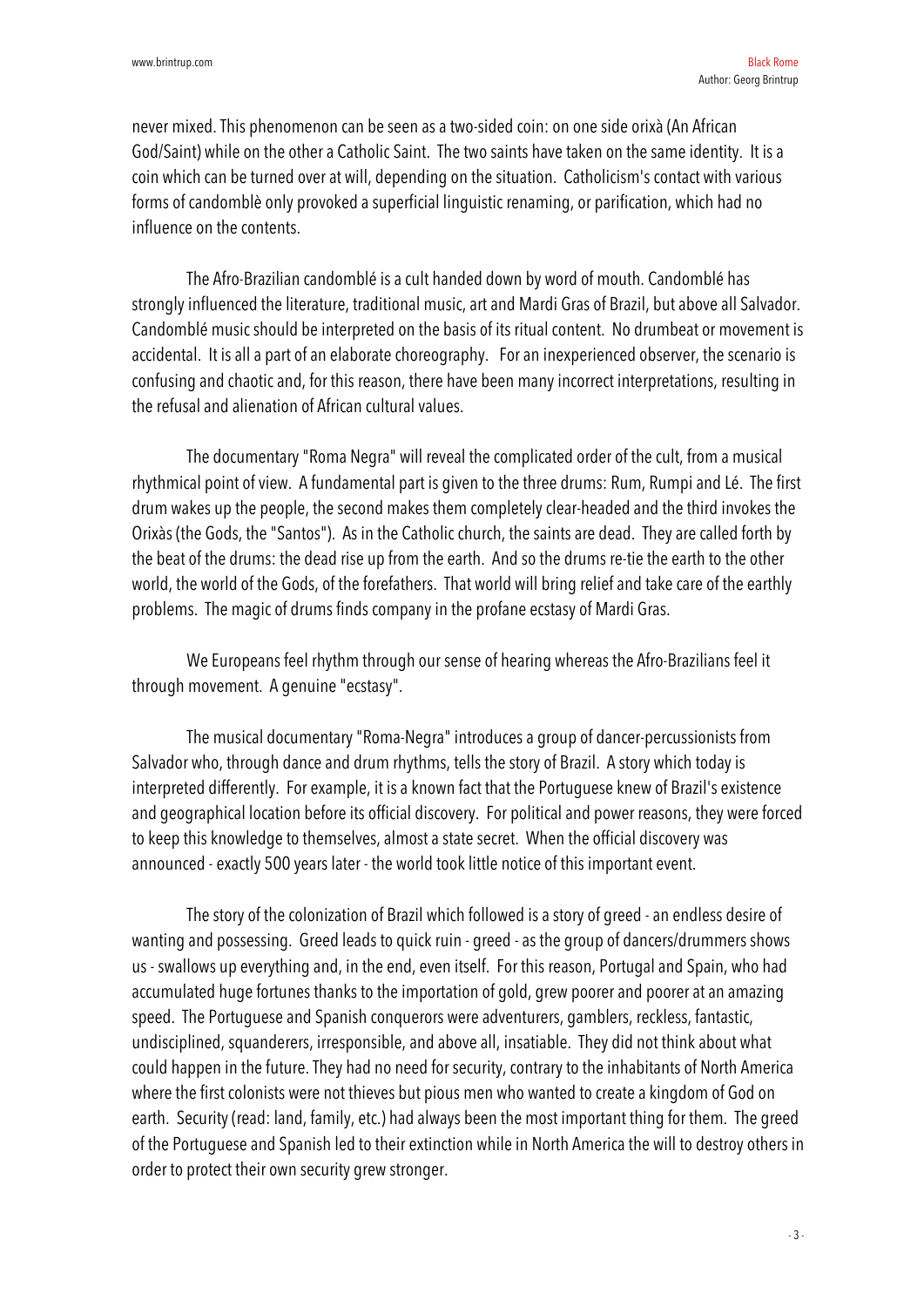The group of Afro-Brazilian dancers/drummers, headed by Marcio Meirelles, includes musicians and dancers from various "schools" such as Olodum, Ilé Ayé and the Timbalada. The group members wish to represent their strong tie to the earth, a tie also deeply felt by native Brazilians. To live in harmony with the earth: this is the ideal of the Afro-Brazilians of the group. Their ancestors were slaves and were sold for almost three hundred years as "black ivory". They have brought their land and culture to Brazil. The Afro-Brazilian seeks to move in rhythm with the land and so progress, which would change this rhythm, is totally foreign to them.

The Afro-Brazilian has another perspective of reality: "the earth's point of view". From the earth, everything has a different aspect, as opposed to the spirit's "point of view". All birth comes from the earth. All creation is filthy and frightening. Evil is at the bottom of all good, almost at its roots. Moralistic reflections are not needed here. This paradox, the madness of the idea of purity, is explained in the Brazilian jungle. In the jungle it is hard to distinguish where death ends and where birth begins. Decomposition, putrefaction, and mismas are symptoms of procreation. The "North American preoccupation" of purifying the world once and for all is simply absurd. As long as there is birth and death, they cannot "purify" the world. Brazilians, on the other hand, feel all of this but live peacefully. The Brazilians are tuned in to another place in history's song which leads to a different melody and another rhythm. Good and evil do not automatically exclude each other in the mind of the Afro-Brazilian as it does in the mind of a Westerner. They form a single thing, a unit. It is for this reason that sadness and joy can be represented at the same time in Brazilian music.

The Olodum group performs an Afro-Brazilian funeral song. An evocative drum beat helps bring out the pain caused by the loss of a person. It is entirely different from North American funeral march which, due to its rigid metric, keeps the pain inside We find this double rhythm both in the samba and in the march. The march emphasizes the first note of the measure whereas samba the second. In fact,

the samba rhythm has a quality which seems to lean forward. The "pulse" of the march, on the other hand, becomes rather heavy.

With music, and especially with the help of the drum and other Afro-Brazilian percussion instruments, "Roma Negra" offers us a wider more complete picture of the city of Salvador da Bahia and its residents. There is no instrument closer to the Bahian than the drum (including the percussion instruments: cuica, pandeiro, surdo, tamborim, repinique, caixa, zabumba, l'agogo, the reco-reco, ganzà cabasa or maracas, the Shekere and the caxixi and naturally the berimbau as the instrument which accompanies the fight dance called capoeira).

This film does not overlook the fact that the most important and known Brazilian artists are from Bahia. From the writer Jorge Amado to the composer Dorival Caymmi, to the inventor of the Bossa Nova, Joao Gilberto, to the song writers Caetano Veloso and Gilberto Gil and singers Maria Bethania, Gal Costa and Nana Caymmi. Here Vinicius de Moraes wrote his most beautiful poems and together with Toquinho transformed them into music. Here Hector Villa-Lobos found inspiration for his famous "Bachianas". Other important Cariocas (inhabitants of Rio de Janeiro) such as Ary Barroso are strongly tied to the city of Salvador.